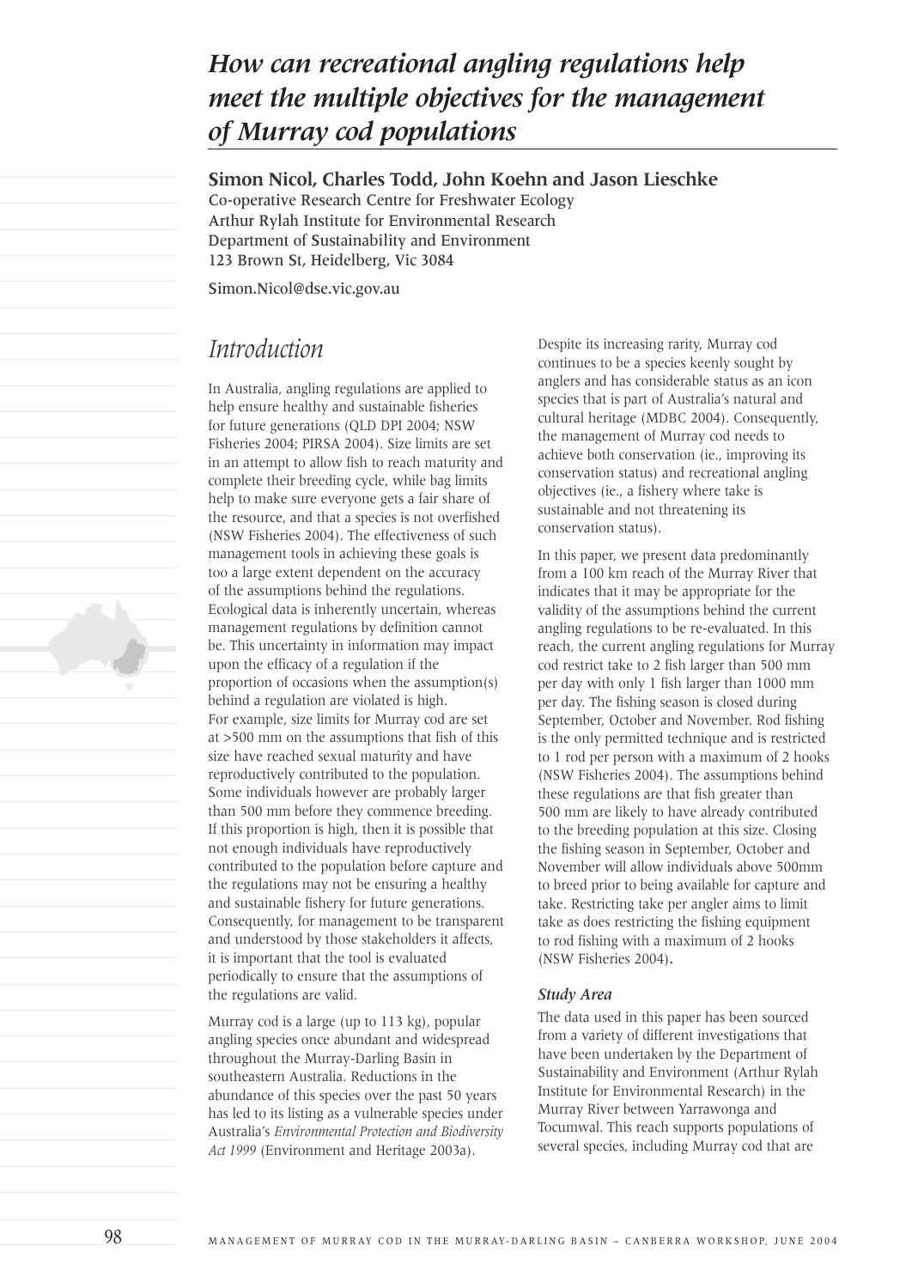sought by anglers. The reach was closed to recreational fishing from 1989 to 1994 between Yarrawonga and Cobram (~67 river km) and since its re-opening set lines have been banned.

To examine the variation in length at age we used a subset of the data presented in Anderson *et al.* (1992). The subset of data was restricted to riverine samples from the Murray River and its tributaries upstream of Wentworth.

### *Methods*

### *Length Frequency data*

The data used in the length frequency analysis is an amalgamation of boat electrofishing data collected annually during winter months since 1995. A histogram of the data was computed with a bin range of 100 mm to examine the length distribution. The sampling effort over this period has varied with year. Consequently we do not present any information on year-by-year cohort progression, however the amalgamation of this data provides a visual representation of the size classes present in the population.

### *Mark-recapture analysis and multi-strata models*

The data used in this analysis has been collected since 1999. All Murray cod caught that were greater than 180 mm in length were tagged with individual identification numbers. These individuals form the basis of a mark-recapture study where we are able to estimate the transition and survival rates between different length and/or age categories. As we were interested in understanding how the current regulations on fishing take were influencing these rates, we grouped the fish into one of three size classes at the time of capture:  $1 - \xi$  500 mm;  $2 - 500$  to 1000 mm; and,  $3 - >1000$  mm. These categories represented fish that cannot be legally kept (<500 mm); the size class of fish generally targeted by anglers (500 mm to 1000 mm); and fish that are generally considered trophy individuals (>1000 mm). The capture histories were analysed using a multi-strata construct (Hestbeck *et al*. 1991; Brownie *et al*. 1993) from which we can estimate the rates of transition from size class 1 to 2 and from size class 2 to 3 as well as survival rates and recapture rates associated with each size class.

These models are an extension of the open population live recapture model formalised by Cormack (1964), Jolly (1965) and Seber (1965), known as Cormack-Jolly-Seber (CJS) models extended to multiple stages.

Multi-strata models typically estimate three parameters: survival *S*, probability of recapture *p*, and probability of transition *psi*. Since 1999, 2774 Murray cod have been caught and individually tagged with length and weight recorded. Of these fish some have been recaptured with length and weight recorded again. Program MARK (White 1999) was used to analyse the multi-strata data to provide estimates of survival probabilities, capture probabilities as well as transition probabilities for the three size classes.

### *Angler Mortality*

To estimate the recreational angling take, a telephone hotline was established so that anglers that have caught a tagged fish can report its capture. Once the recapture was logged on the hotline, a project officer contacted the angler and obtained details on the length, weight, location and whether the fish was released or kept. A histogram of the data was computed with a bin range of 100 mm and grouped according to whether the fish was released or kept to examine the length distribution of the fish released and those kept. This data allowed us in conjunction with the multi-strata mark-recapture models to examine the potential effect of angling take in this reach.

### *Variable Growth*

Anderson *et al*. (1992) aged 290 Murray cod using otolith thin sections and estimated age assuming that the 1 October was the birthday (refer to Anderson *et al*. (1992) for methods). We reduced this data set to samples from riverine fish that were caught in the Murray River and its anabranches upstream of Wentworth, and restricted the data to individuals between estimated age 3 and 6. This data was plotted to determine the length range of fish in these sizes classes.

#### *Population level consequences of variable growth*

A stochastic model describing the population dynamics and ecology of Murray cod (for a detailed description of this model see Todd *et al*. 2004 and Todd *et al*. in press) was used to analyse the effect that fishing regulations could have on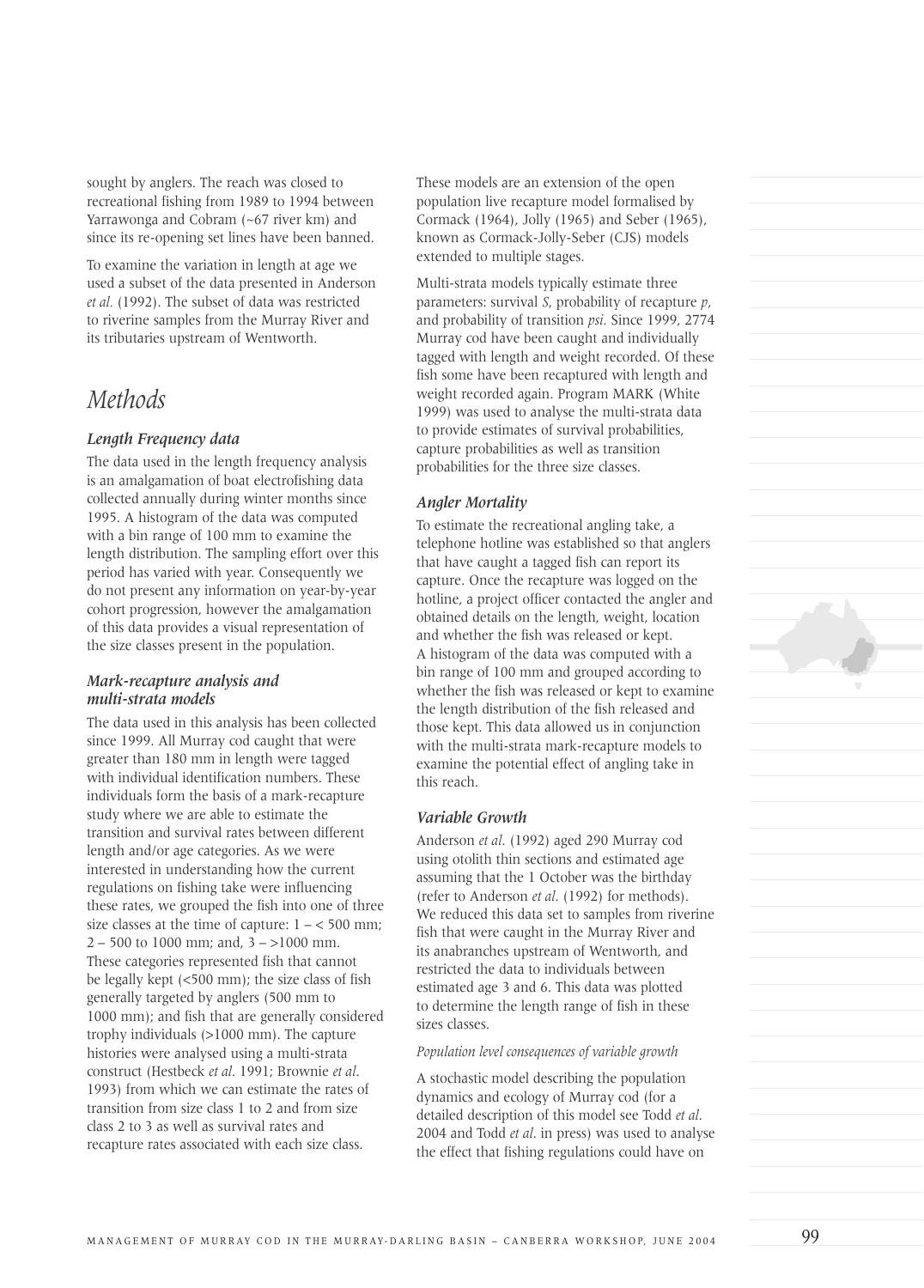the viability of Murray cod given variable growth. Using an approximate maximum adult population size of 20,000 individuals, we modelled the impact of removing 10% of individuals >500mm in length, removing 30% of individuals >500mm and removing 30% of individuals >700mm. The parameterisation of the model was the same as that described in Todd *et al.* (in press), except that the modified Anderson *et al.* 1992 data set was used to estimate the variability in length for each age class. A simulation period of fifty years was used and 1000 replications generated for each simulation. In this model we assume that Murray cod commence breeding at age 5.

The quasi-extinction probability (Ginzburg *et al*. 1982; Burgman *et al*. 1993) of falling to or below a particular threshold size of female adults at least once in the simulation period was used to summarise the scenarios.

### *Results*

### *Length Frequency data*

A total of 5295 Murray cod were caught in the Yarrawonga to Tocumwal study reach between 1995 and 2004. Visual examination of the length frequency distribution (**Figure 1**) indicates that the number of individuals caught decreased at size classes above 500mm.

### *Mark-recapture analysis and multi-strata models*

Analysis of the data yielded several models that seem plausible, based on the QAIC values (Lebreton *et al*. 1992). Akaike weights were used to determine which of these models had the most support (Burnham & Anderson 1998).

Estimates of survival, recapture and transition probabilities are presented in **Table 1**. Transition probabilities for size class 2 to size class  $1(psi_{2,1})$ , size class 3 to size class 1 ( $psi_{3,1}$ ), and size class 3 to size class 2 (psi<sub>3,2</sub>) have not been presented as in reality they are zero, they were also estimated to be zero. The transition probability of size class 1 to size class 3, (psi<sub>1,3</sub>), was estimated to be zero and this reflects the short-term nature of our data and we have not recorded an individual making this transition. The survival rate for size class 3,  $S_3$ , is much higher than anticipated, this reflects the smaller sample size for this group.

#### *Angler Mortality*

A total of 294 angler records were registered on the hotline between 1999 and 2003. We have not been able to either confirm the size or whether the individuals were released or kept for 29 of these registrations. These fish have not been included in any further analysis. Of the remaining 265 angler records, 70 were kept and the other 195 were released. The length frequency distribution of these captures is



Figure 1. Length frequency distribution of the 5295 Murray cod caught between Yarrawonga and Tocumwal in the period 1995-2004.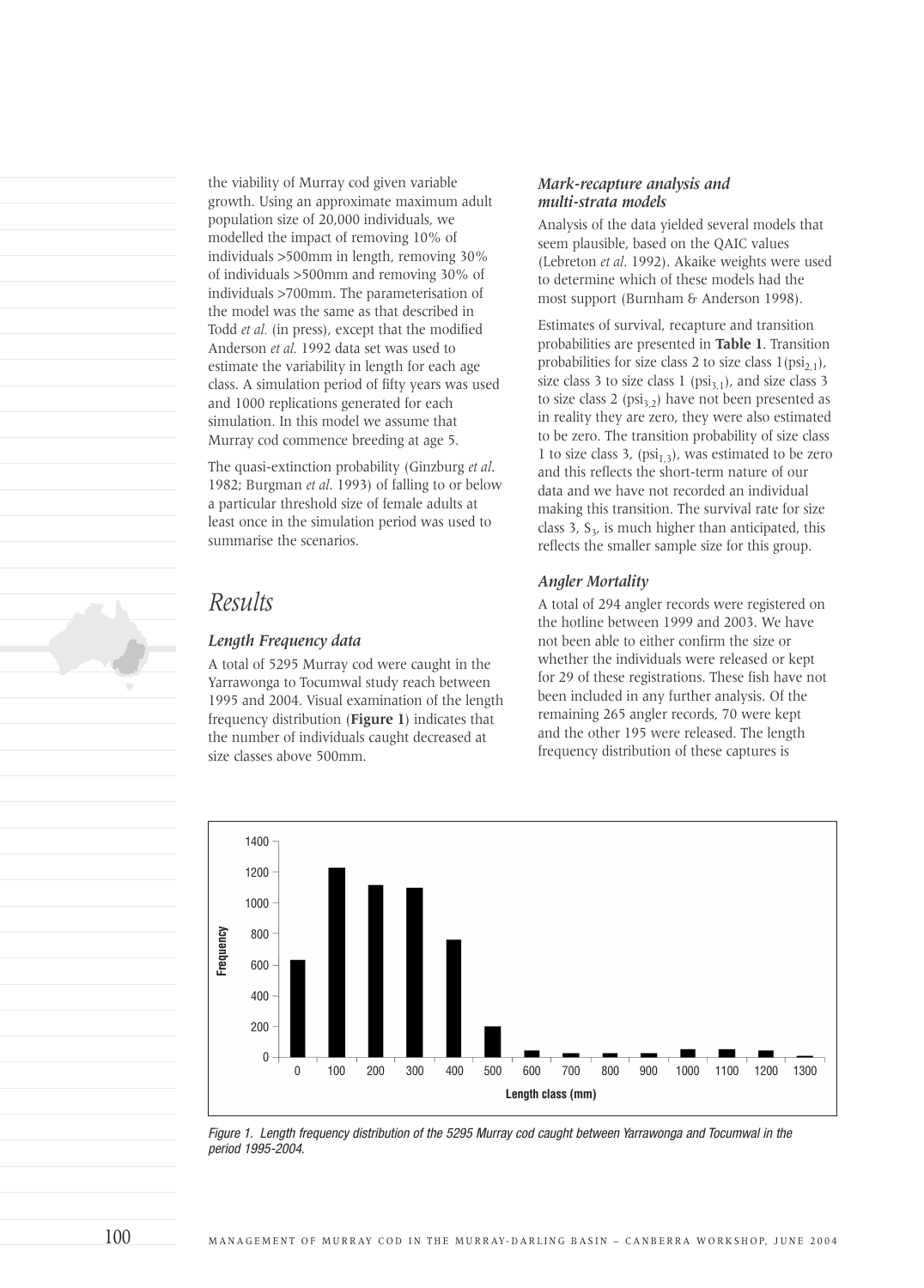| Parameter      | Weighted average | 95%CI Wgt. Ave. Est. | <b>Model variation</b> |
|----------------|------------------|----------------------|------------------------|
| Survival       |                  |                      |                        |
| $S_1$          | 0.4659           | 0.3874 to 0.5462     | 3.86%                  |
| $S_2$          | 0.4890           | 0.3265 to 0.6539     | 5.53%                  |
| $S_3$          | 0.9929           | 0.9624 to 1.0233     | 85.61%                 |
| Recaptures     |                  |                      |                        |
| $p_1$          | 0.2080           | 0.0509 to 0.5623     | 5.86%                  |
| $p_2$          | 0.2643           | 0.0574 to 0.6794     | $8.44\%$               |
| p <sub>3</sub> | 0.1615           | 0.0412 to 0.4632     | $1.55\%$               |
| Transitions    |                  |                      |                        |
| $psi_{1,2}$    | 0.0681           | 0.0411 to 0.1108     | 3.38%                  |
| $psi_{1,3}$    | 0.0000           |                      | $0.00\%$               |
| $psi_{2,3}$    | 0.1204           | 0.0383 to 0.3197     | $2.55\%$               |

Table 1. Parameter estimates using model averaging. Subscripts refer to each size class.

presented in **Figure 2**. In the size class between 500mm and 1000mm, 66 individuals were kept and 141 individuals were released. This equates to an estimated angling mortality in this size range of approximately 32%.

range of 445 mm – 549 mm. Age 4 fish had a mean length of 559 mm and a range of 440 mm – 703 mm. Age 5 fish had a mean length of 595 mm and a range of 414 mm – 760 mm. Age 6 fish had a mean length of 634 mm and a range of 527 mm – 754 mm.

### *Variable Growth*

The aged otolith data of the riverine fish indicates that the length of fish between ages 3-6 can vary between 420 mm and 760 mm (**Figure 3**). Age 3 fish had a mean length of 501 mm and a



Figure 2. Angler captures from 1999 to 2003. Grey bars represent fish caught and released. Black bars represent fish caught and kept.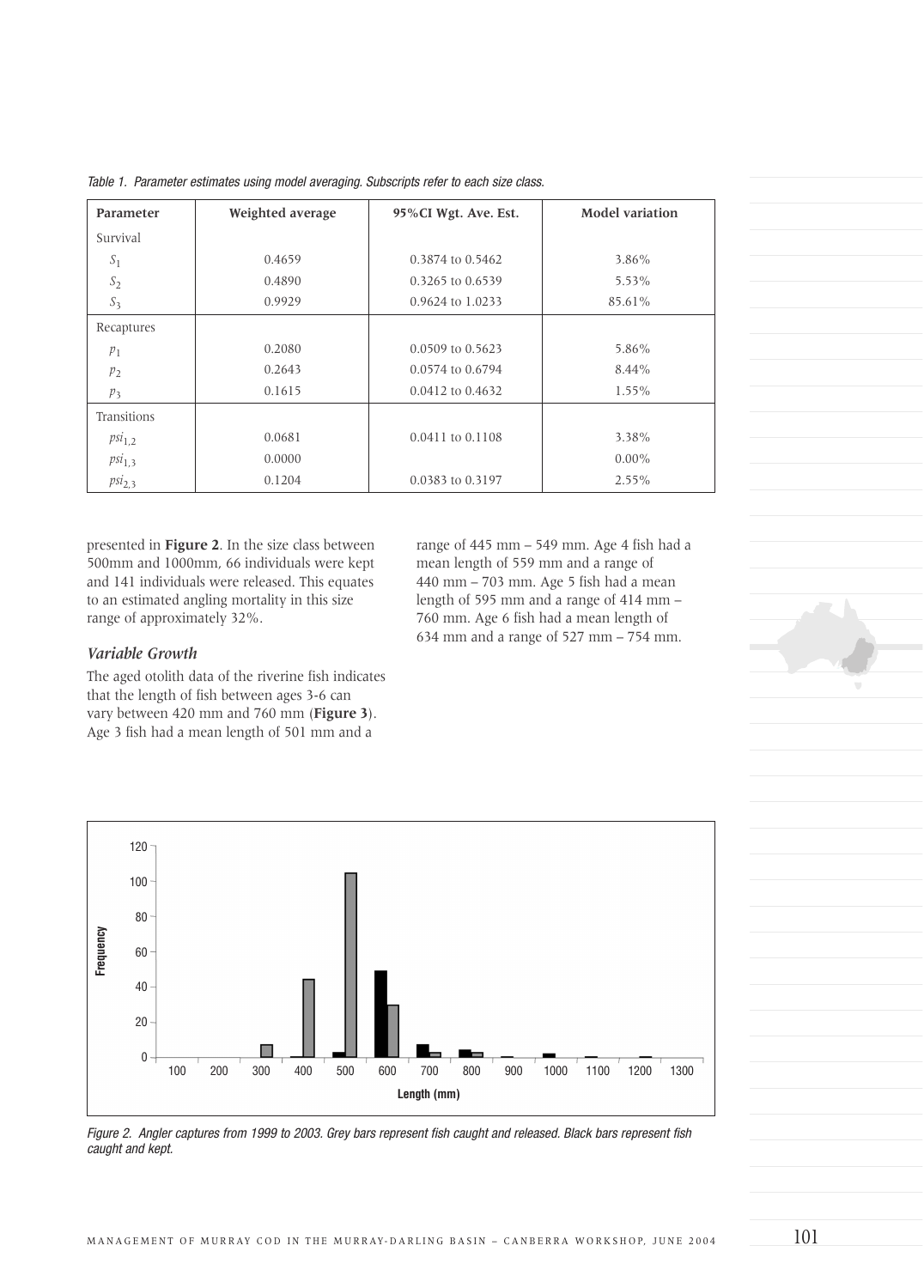

Figure 3. The length of fish and their estimated age from otolith analysis for riverine fish (from Anderson et al. 1992).

### *Population level consequences of variable growth*

The quasi-extinction curves for the three angling mortality curves are plotted in **Figure 4**. Under the scenario of a 10% angling mortality of fish > 500 mm, the probability of the female adult

population size falling below 1000 individuals was 0.2. This probability increased to 0.9 when the angling mortality increased to 30%. When the angling mortality was 30% but the size limit for removal was increased to 700 mm this probability was 0.25.



Figure 4. Quasi-extinction probability curves for 10% angling mortality for fish >500mm (solid black line), 30% angling mortality for fish >500mm (dashed line) and 30% angling mortality for fish >700mm (dotted line).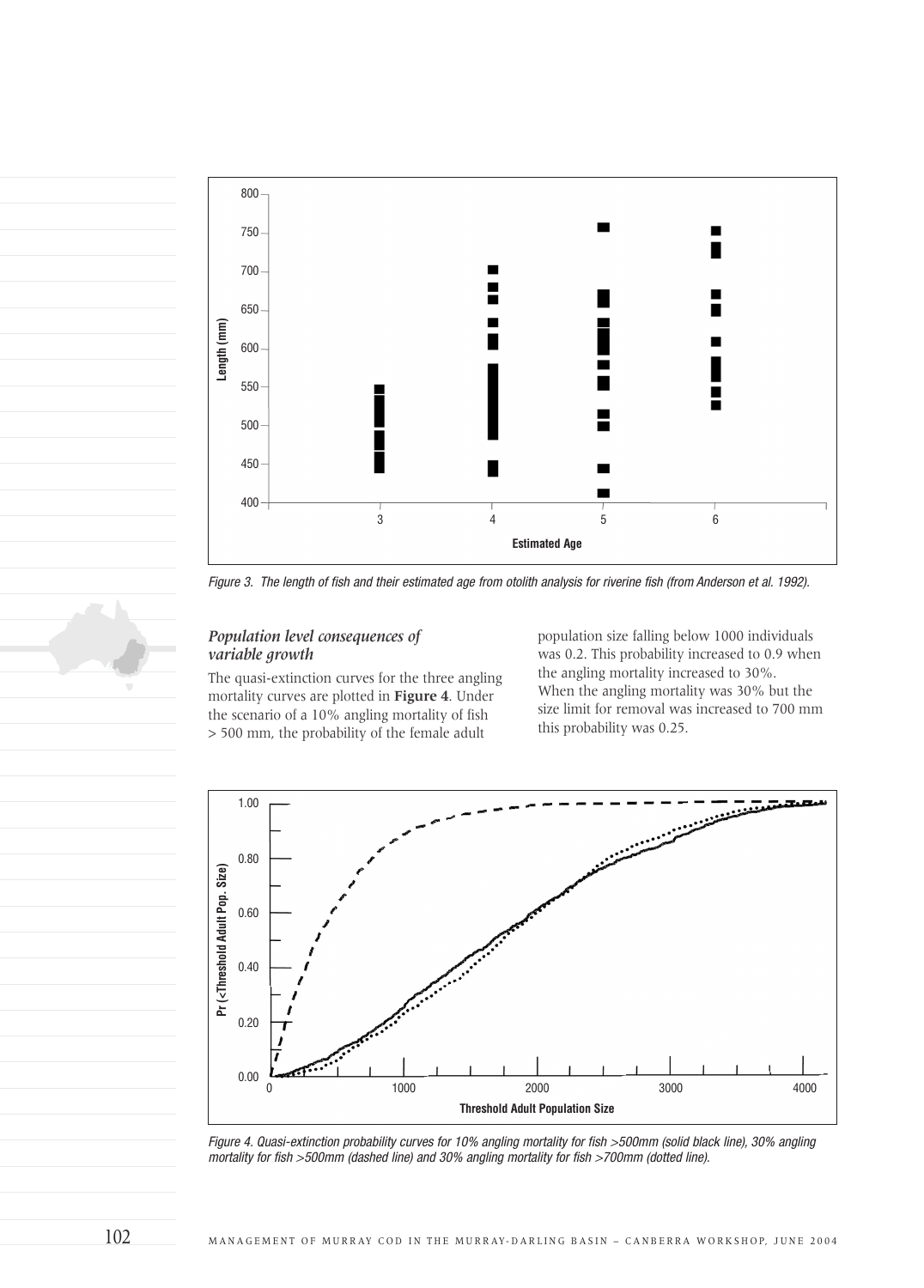### *Discussion*

The length frequency histogram of the electrofishing data identified a lower than expected count of fish that were greater than 500 mm (**Figure 1**), given the number of fish in the smaller size classes, in the study reach. Length frequency distributions that are an amalgamation of years remove the influence of biases that can occur between years (eg., a high mortality event for a particular cohort). Consequently, the absence of individuals in the size classes over 500 mm in this amalgamated data set suggest that progression into these size classes has been minimal since 1995.

Sampling bias may explain the length frequency distribution observed. The use of boat electrofishing may be biased towards the capture of fish in the size class 1 as larger individuals may be occupying habitats that decrease capture (eg deeper water). The estimated capture probabilities for size class 1 and 2 (0.2080 and 0.2643 respectively, see **Table 1**) however indicates that the gap in our length-frequency data for this size class is unlikely to be related to the sampling technique. Estimated mean transition probability from size class 1 to 2 was 0.0681 and estimated mean survival for size class 2 fish was 0.4890 (**Table 1**). These values also support the length frequency data in that progression to this size class and survival within this size group is low in this reach.

The low count of individuals in size class 2 and 3 in the length frequency distribution also coincides with the minimum legal length for angling take. Angling mortality was estimated to be 32 % for size class 2 and 3 with individuals from size class 2 dominating the take. This level of take may be contributing to this low count. Assuming that our sample of tagged fish is representative of the population in this reach, in the absence of fishing the expected mean survival estimate for size class 2 could have been as high as 0.809 (i.e. the addition of the estimated survival  $(S_2)$  and the estimated angling mortality (0.32)).

We assume that the 100 km size of the study reach encompasses the necessary requirements for the population to be viable. The low count of fish in size class 2 and 3 has consequences for the viability of the population in this reach. These consequences relate to a lower than

expected number of breeding fish contributing to annual recruitment. There is uncertainty in the age and size at sexual maturity and fecundity relationship for Murray cod. The age of first breeding for female Murray cod is reported to be from age 5, however some individuals may commence breeding at age 4 (Koehn & O'Connor 1990). The information on variable growth (**Figure 3**) from Anderson *et al*. (1992) suggests that a proportion of fish at ages 3 and 4 are above 500 mm. The uncertainty in the age of first reproduction may have consequences for interpreting the length frequency data. If age rather than size is the primary driver of when Murray cod commence breeding, then it is plausible that a number of the fish caught and kept by anglers have not yet reproductively contributed to the population. This would place greater emphasis on size class 3 fish to drive reproductive output and successful recruitment in this population. The population viability may be further threatened if reproductive senescence occurs in size class 3 fish, or if fish in this class experience high mortality events as well.

Modelling the influence of this variable growth on the viability of the population indicated that the risk of the adult population falling to levels that would invoke IUCN conservation rules (<1000 females) was high (0.9) under existing angling regulations and the estimated angling mortality (~30%). Two alternative regulations were simulated (reducing angler mortality to 10 % or increasing the minimum size limit for take to 700 mm). Under both of these scenario's the probability of falling to below 1000 females was substantially improved (0.2 and 0.25 respectively). This evaluation of the population viability suggests that either more knowledge is required about age, length and fecundity or this uncertainty needs to be incorporated into angling regulations through either increasing the minimum length for take or by further limiting the number of fish taken.

The management of Murray cod is attempting to not only ensure that the species is healthy and viable from a conservation perspective, but also to ensure that the recreational fishery is sustainable and meets community needs. Both of these objectives are achievable when the species is healthy in terms of abundance, distribution and the threats to the species have been managed. When the viability of the species is threatened, there is potential conflict in achieving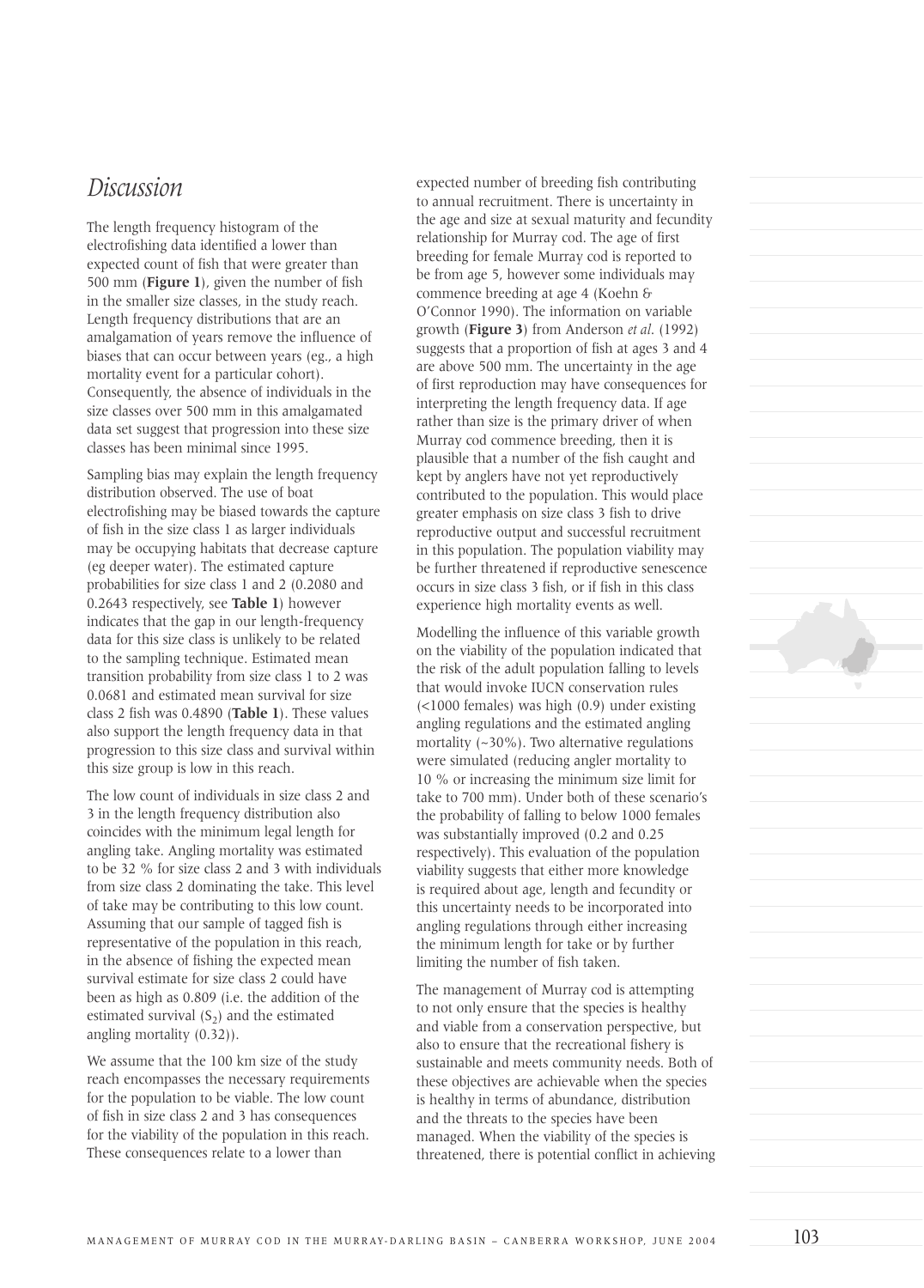these objectives. As viability deteriorates, conservation imperatives will take a higher priority over recreational fishing. Angling regulations are designed with the hope of avoiding such conflicts. The recreational fishing regulations have been set in an attempt to allow fish to reach maturity and complete their breeding cycle, while bag limits help to make sure everyone gets a fair share of the resource, and that a species is not overfished (NSW Fisheries 2004). These regulations need to be tested for the veracity of the assumptions underpinning them. In scenarios where conservation concerns override angler opportunity, it is important that the assumptions underpinning the regulations are validated. This will avoid arguments that are based upon opinion rather than data.

The information presented in this paper indicates that the current angling regulations are achieving the desired goal of restricting angling take to fish greater than 500 mm in length and minimising angling take of fish greater than 1000 mm. The regulations however may not be achieving the desired level of control on the amount of take occurring in the Yarrawonga to Tocumwal reach. Estimated angler take was 32 % in this reach and the modelling undertaken suggest that this may explain the low numbers of fish in size classes greater than 500 mm. An evaluation of the risk that angler take at this level has on the viability of the population suggest that the population is at a high risk of collapse given the uncertainty in our knowledge about the species. Based on this information we would recommend that either a re-evaluation of the angling regulation be undertaken or resources be allocated to minimising the uncertainty in the age and length at sexual maturity, and fecundity relationships. This could be achieved by establishing a working relationship with anglers, by collecting frames, reproductive organs and otoliths for ageing of fish that they have kept.

More importantly, the length frequency and markrecapture data used in this paper was collected for other purposes and it is serendipitous that it can be applied to the management of Murray cod. Furthermore, we are unclear if this information could apply to other reaches or populations within the Murray-Darling Basin. If we are to establish management standards for Murray cod, where we are able to demonstrate that the regulations we employ are valid, then a rethink of the current approach may be required.

Additionally, the rethink also needs to include a process where cross-jurisdictional concerns can be incorporated in a participatory manner, so that the management of Murray cod may be applied in a cohesive Basin-wide approach. The importance of participatory management has been demonstrated in advancing contentious marine fisheries, where there are multiple and potentially conflicting objectives (Smith *et al*. 1999, Smith *et al*. 2001). This approach has some benefit for the management of Murray cod, given that both conservation and fisheries objectives are set for the species and the potential for conflict dependent upon the status of the Murray cod population.

To develop a participatory management approach for Murray cod requires the establishment of a Murray cod assessment group. The assessment group must include representatives from fisheries, conservation, and river management stakeholders (both Government and public) and be responsible for the assessment, setting research priorities, enforcement and setting fishing regulations. The assessment group under the marine model implements a process called management strategy evaluation (MSE, Smith *et al*. 1999). MSE involves assessing the consequences of a range of management options and making explicit the trade-offs in performance across a range of management objectives. Key steps include turning broad objectives into specific and quantifiable performance indicators, identifying and incorporating key uncertainties in the evaluation, and communicating the results effectively to stakeholder groups and decisionmakers (Smith *et al*. 1999).

We argue that a Murray cod assessment group would improve the management of Murray cod into the future. If not for the coincidence of the data set used in this paper being available, we would not have been in a position to examine the management of Murray cod, other than an emotive assessment based upon opinion. The effective application of an MSE approach to Murray cod management would remove any reliance upon serendipitous data sets, as continual evaluation underpins the approach, creating pro-active rather than reactionary management. Furthermore the requirement to turn broad objectives into quantifiable performance indicators would require all stakeholders to agree upon explicitly stated levels of exploitation and conservation risk.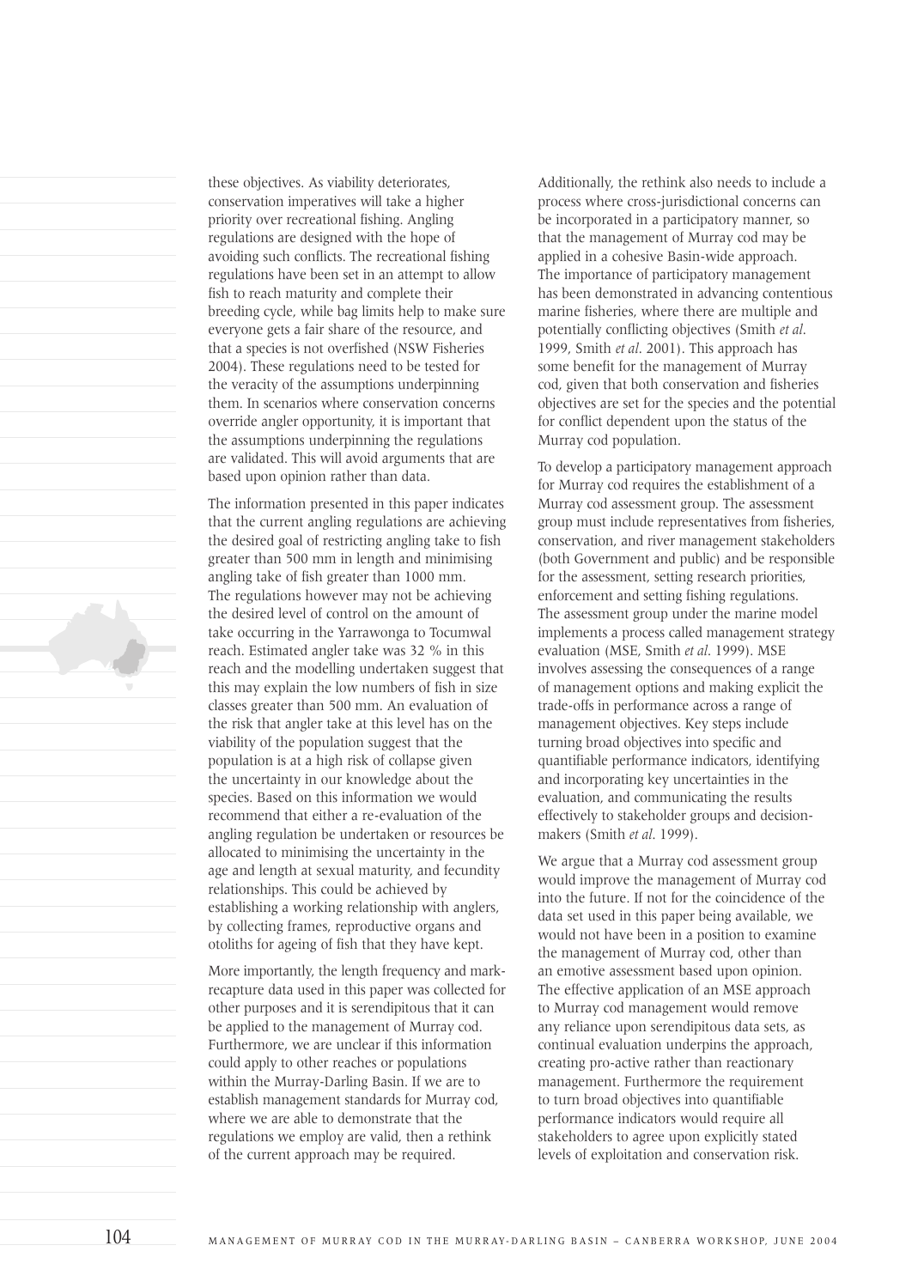These indicators would make the evaluation of the effectiveness of any management tool, such as angling regulations, transparent and common practice.

## *Acknowledgements*

We thank Sandy Morison and Geoff Gooley (PIRVIC, Queenscliff) for use of their otolith data to examine the variable growth data. The authors would like to thank all who assisted with data collection in particular John Mahoney, Peter Fairbrother and John McKenzie. Tim O'Brien and Andrew Bearlin provided editorial comments.

### *References*

Anderson, J.R., Morison, A.K. and Ray, D.J. 1992. Age and growth of Murray cod *Maccullochella peelii* (Perciformes: Percichthyidae), in the lower Murray-Darling basin, Australia, from thin-sectioned otoliths*. Australian Journal of Marine and Freshwater Research* 43: 983–1013.

Brownie, C., Hines, J.E., Nichols, J.D., Pollock, K.H. and Hestbeck, J.B. 1993. Capture-recapture studies for multiple strata including non-Markovian transitions. *Biometrics* 49: 1173-1187.

Burgman, M.A., Ferson, S., and Akçakaya, H.R. 1993. *Risk Assessment in Conservation Biology*. Chapman and Hall, London.

Burnham, K.P. and Anderson, D.R. 2002. *Model selection and multimodel inference: a practical informationtheoretic approach*. 2nd Edition. Springer-Verlag, New York.

Cadwallader, P.L. 1978. Some causes of the decline in range and abundance of native fish in the Murray-Darling River System*. Proceedings of the Royal Society of Victoria* 90: 211-224.

Cormack, R.M. 1964. Estimates of survival from the sighting of marked animals. *Biometrika* 51: 429-438.

Environment and Heritage. 2003a. Murray Cod (*Maccullochella peelii peelii*). Nationally Threatened Species and Ecological Communities Information Sheet. Department of the Environment and Heritage, July 2003. www.deh.gov.au/biodiversity/threatened/ information/factsheets/murray-cod.html

Environment and Heritage. 2003b. *Maccullochella peelii peelii* (Murray Cod, Cod, Goodoo). Advice to the Minister for the Environment and Heritage from the Threatened Species Scientific Committee (TSSC) on Amendments to the list of Threatened Species under the *Environment Protection and Biodiversity Conservation Act 1999* (EPBC Act). www.deh.gov.au/biodiversity/ threatened/species/m-peelii-peelii.html

Ginzburg, L.R., Slobodkin, L.B., Johnson, K. and Bindman, A.G. 1982. Quasiextinction probabilities as a measure of impact on population growth*. Risk Analysis* 2: 171–181.

Hestbeck, J.B., Nichols, J.D. and Malecki, R.A. 1991. Estimates of movement and site fidelity using markresight data of wintering Canada geese. *Ecology*  72: 523-533.

Jolly, G.M. 1965. Explicit estimates from capturerecapture data with both death and immigration stochastic model. *Biometrika* 52: 225-247.

Koehn, J.D. and O'Connor, W.G. 1990. *Biological Information for management of native freshwater fish in Victoria*. Government Printer, Melbourne

Lebreton, J.-D., Burnham, K.P., Clobert, J.and Anderson D.R. 1992. Modeling survival and testing biological hypotheses using marked animals: case studies and recent advances. *Ecological Monographs* 62: 67-118.

MDBC 2004. *Native Fish Strategy for the Murray-Darling Basin: 2003-2013*. Murray-Darling Basin Commission, Canberra.

Musick, J.A. 1999. Ecology and conservation of long-lived marine animals*. American Fisheries Society Symposium* 23: 1-10.

NSW Fisheries 2004. NSW Recreational Freshwater Fishing Guide 2004/05. www.fisheries.nsw.gov.au/rec/ fw/home\_freshwater.htm

PIRSA 2004. The need to regulate. Primary Industry and Resources South Australia. www.pir.sa.gov.au/ dhtml/ss/section.php?sectID=1132&tempID=10

QLD DPI. 2004. Recreational fishing in Queensland – Freshwater a brief guide to rules and regulations from December 13 2003. Department of Primary Industry Queensland. www.dpi.qld.gov.au/extra/ pdf/fishweb/FWPDF1.pdf

Reynolds, J.B. 1983. Electrofishing. In L.A. Neilsen and D.L. Johnson (eds). *Fisheries Techniques*. American Fisheries Society, Bethesda, Maryland. Pages 147-163.

Seber, G.A.F. 1965. A note on the multiple recapture census. *Biometrika* 52: 249-259.